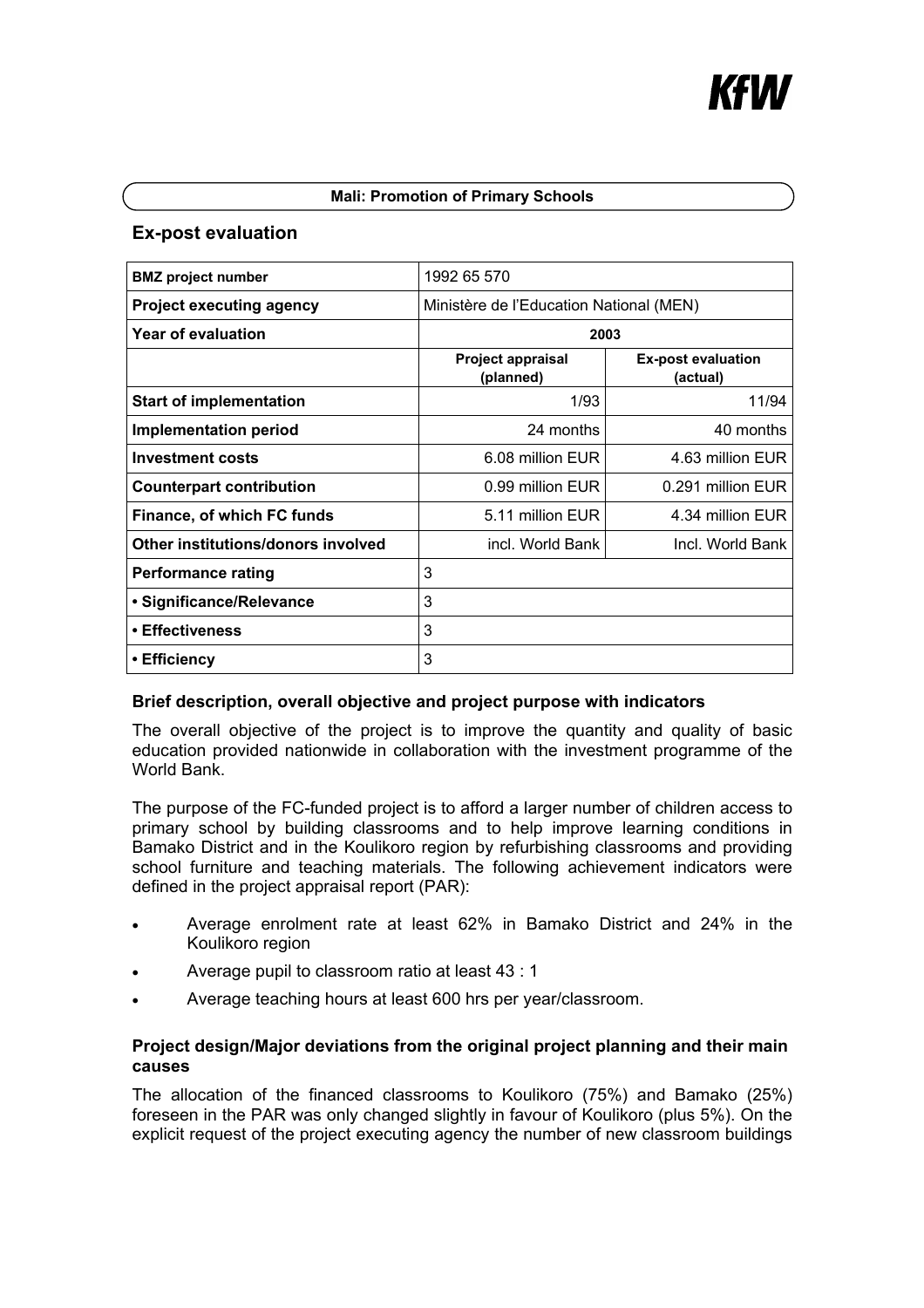was raised (296 from 190) and the refurbishments reduced accordingly (160 from 400). The majority of new buildings were extensions of existing schools and replacements for dilapidated and irreparable old buildings. This design alteration largely due to the local situation is in keeping with the large need for additional schoolrooms.

Water was available at all schools, in the schoolyard or directly adjacent so there was no need to build drinking-water wells as part of the project.

In view of the large need for schoolrooms, it was agreed to do without the comparatively costly erection of enclosures.

Due to problems in obtaining the educational material about half the schools could not be supplied with maps and teaching/learning aids until after the end of the project. As the pupils in the programme region already seemed to be provided with reading and mathematics books by other programmes, no finance was earmarked for a schoolbook component.

The intermittent assignment of the external consultant originally confined to altogether six months had to be extended to a total of 39.5 EM to offset deficits of the project executing agency and carry out the project properly and on schedule.

The project was completed with about 85% of funds disbursed, because the execution of the remaining measures would have incurred unwarranted consulting costs. In agreement with the project executing agency, the remaining funds were allocated to the project, Promotion of Primary Schools II (BMZ No. 1996 66 173) in the 5th region for erecting and fitting out additional classrooms.

#### **Key results of impact analysis and performance rating**

The follow-on costs of the programme are currently borne by the government and parents. A primary school pupil costs the government about FCFA 21,000 a year. This includes the prorata costs for teachers pay, schoolbooks and administrative costs. The increase in the education budget in favour of primary education on the one hand and the delegation of responsibility to the municipalities and districts on the other will be able to make a contribution to relieving the burden on the Ministry of Education and therefore to improving the supply of teachers and textbooks.

The not inconsiderable follow-on costs of the project for the parents comprise direct costs for the upkeep of the school, school clothing, school utensils, as well as indirect costs for the loss of earnings for the family whose children attend school instead of contributing to family income. According to a recent study, the direct costs for parents amount to as much as FCFA 27,000 per pupil and year. For a teacher family, for example, this makes up 3% of family income and considerably more for poor families. Although the cost estimate appears excessive for individual items and some savings can be made on school clothing and to a limited degree on stationery for the children, the substantial costs for parents are a definite impediment to school enrolment, particularly in rural areas.

Thanks to solid construction and the self-help abilities of the parents, school upkeep is ensured, if with limited means and at a low level.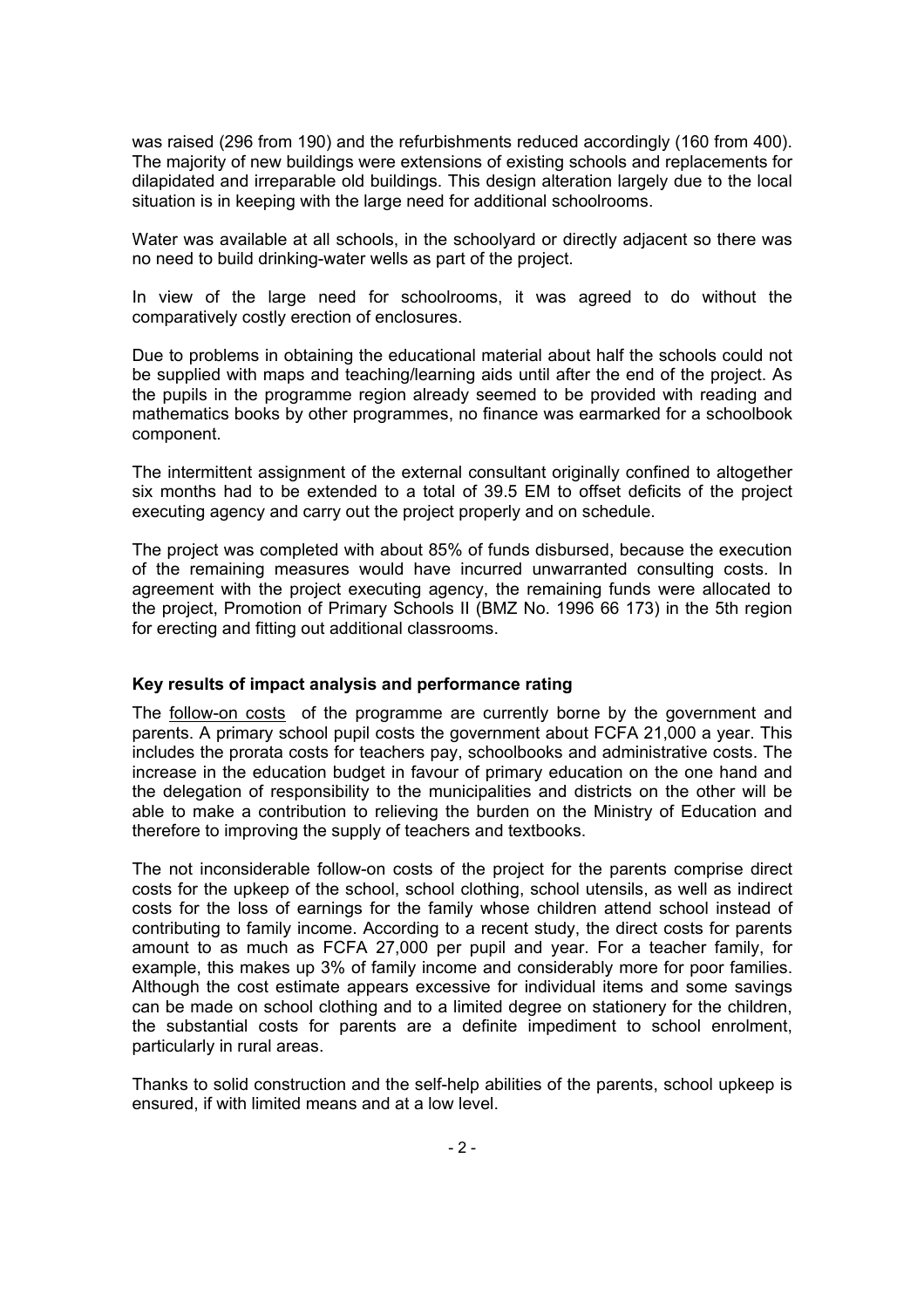The school-leaving qualification improves the economic chances of school-leavers. It improves the chances of individuals to earn or raise income. Evidence shows that a high balanced primary education level of the population makes a major contribution to national economic development.

The project is not expected to have any direct environmental impacts although school education in general and installing latrines in the schools in particular can have a longterm influence on hygiene awareness and bring about changes in environmental behaviour.

Despite the increase in the share of girls in the primary school classes, there are still difficulties with gender equity that are beyond the project's scope of influence.

The assumptions for project success defined in the PAR have occurred; the Malian government has recorded remarkable success in sectoral adjustment in education, for example: the overproportional increase in the budget share for primary education, improved access opportunities to basic education, higher efficiency by introducing more double-shift and multiclass teaching, reform of teachers' training, as well as expansion of training centres, recruitment of new teachers on a contractual basis, decentralized system of recruiting teacher trainees and teachers, introduction of initial lessons in the mother tongue in the majority of primary schools, adoption of schoolbook policy, preparation and production of new schoolbooks in several national languages.

Despite these major advances and successes, serious deficits remain in the sector: inadequate supply of teachers, far too few classrooms and not enough schoolbooks, because the schoolbook policy has not been implemented. Further measures to reduce the partially considerable disparities in the education sector are planned in the current regular sectoral investment programme.

Everyone involved in the sectoral investment programme is very cooperative, including the students and teachers associations, who appear to have abandoned their opposition to cutbacks for their interests groups in favour of the sector as a whole (cuts in grants, precedence to basic education over university education, abolition of civilservant status for new teachers). Since the last school year, school and study operations have been conducted by these groups without any disruptions.

The projects of the current sectoral reform programme as well as those in administrative decentralization can substantially raise the sustainability of the project measures, if these projects can be implemented. Given the macroeconomic situation in Mali, it is still uncertain whether the sectoral reform programme adopted can be implemented in the long term at the planned scale without massive assistance from outside.

The developments outlined in the education sector give reason for a cautiously optimistic assessment of the sustainability of the projects carried out. A final overall rating of the project's developmental effectiveness of 3 would therefore appear warranted despite the sometimes substantial shortcomings cited.